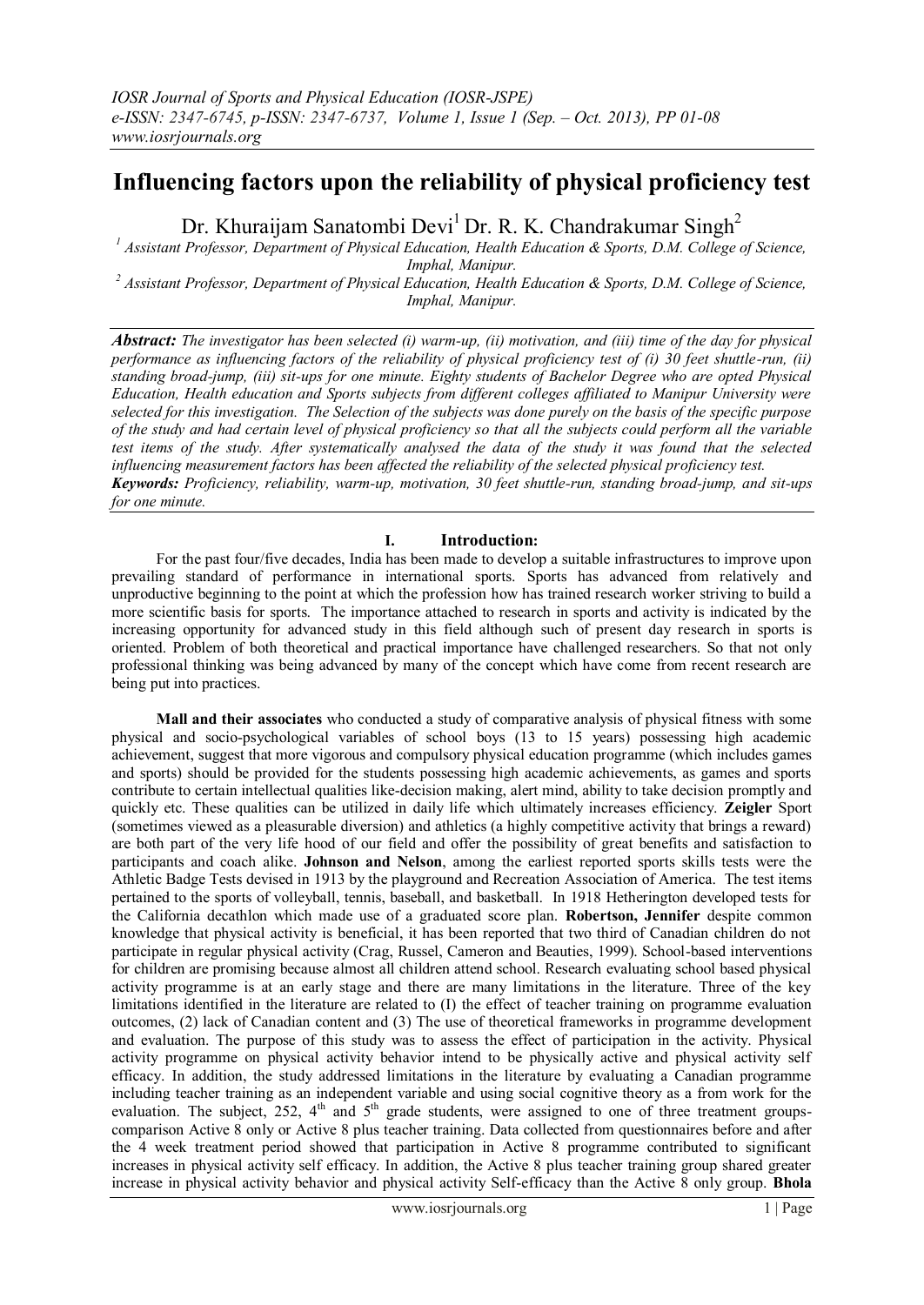conducted a study of relationship of absolute leg length, foot and agility to jumping ability in volleyball using three strides rhythm. He conducted the on 25 male volleyball players for the study. The study found that the foot length, agility, dynamic power, as well as ankle flexibility had significant relationship with jumping ability using three strides rhythm whereas absolute leg length and relative leg length did not correlate significantly. **Aver** conducted a study on the relative effects of selected warm-up exercise on strength, agility, flexibility and power. The investigator had taken 90 college men as subject. They were tested in five volleyball classes before and after ten week of activity, involving 4 or 8 minutes of isometric activity per class period and found out the relative effects of selected warm-up exercise. Strength, agility, flexibility and power had no significant difference among treatment results except for dipping strength occurred. **Tiva** selected twenty-two women physical education majors at the University of California, Los Angeles, who were tested for arm strength and flexibility. The weaker arm was trained three times a week for four weeks with specific isometric exercises. The strength of the trained arm increased and the range of motion in extension increased slightly but the correlations between strength and flexibility were not significant.

The researcher felt that the greater performance in sports is mostly depend upon the fitness of the participants. To increase and develop the fitness level of the individual, it is necessary to know the individual's capability by some selected test items. But the measurement in selected test items might influence the reliability of the test. Good performance in any activity depends upon some certain factors. To understand the factors which influenced the performance of the individuals are more important for better performance in any activity. The aim of the present investigation is to analyze the influence of certain measurement factors upon the reliability of selected physical proficiency test.

### **II. Method:**

The purpose of the study is to analyze the influence of certain measurement factors upon the reliability of selected physical proficiency test. Sports contribute towards social, mental, emotional and intellectual development. Physical performance is basically meant for increasing the efficiency of the body and human being need to be fit throughout the lives. The research scholar specifically selected only three test items. The three test items were: (a) 30 feet shuttle-run; (b) Standing broad-Jumps; and (c) Sit-up for one minute. Eighty students of Bachelor Degree who are opted Physical Education, Health education and Sports subjects from different colleges affiliated to Manipur University were selected for this investigation. The Selection of the subjects was done purely on the basis of the specific purpose of the study and had certain level of physical proficiency so that all the subjects could perform all the variable test items of the study. The necessary data were collected by administrating the test items for the chosen variables. All the tests were administered in the D.M. College Campus, Imphal West, Manipur. Before administering the test items, the subjects were briefed on the objectives and requirements of the various variables that were to be tested. The apparatus and procedure of the test were explained prior to the administration of the test items. The performance of all the test items of each subject on the measuring factors were recorded as respective scores of the morning as morning first, morning warm-up and morning motivation. The administration of the test items, measuring factors and their scores were taken in the evening on the same procedures as applied in the morning. Only two trials of all the test items on all the measuring factors were taken for this study.

The best of two trials of all the test items were recorded as the final score for statistical analysis of this study. The final scores of all the selected test items on the selected influencing factors were taken for statistical analysis and compared by using the following formula.

$$
n = 80, \sum d_i = 20.66, \quad \overline{d} = 0.25825, \sum d_i^2 = 7.8558, \quad s_d^2 = \frac{\left(\sum d_i^2 - n\overline{d}^2\right)}{n-1} = 0.031903
$$
\n
$$
t = \frac{\overline{d}}{s_d/\sqrt{n}} = 1293207
$$

The correlations of all the test items were also calculated by using the following formula.  
\n
$$
r = \frac{Cov(x, y)}{\sqrt{Var(x)Var(y)}} = \frac{\sum xy - nxy}{\sqrt{(\sum x^2 - nx^2)(\sum y^2 - xy^2)}}
$$

### **III. Result:**

The value of "*t*-test" for the tests of morning warm up and morning motivation is alarmingly different. In the morning first the value of '*t*-test' was 12.932 and that of the morning motivation was 16.128. The value of "*t*-test" for morning motivation was higher than the value of "*t*-test" for morning warm up. The difference between them is glaring and significant.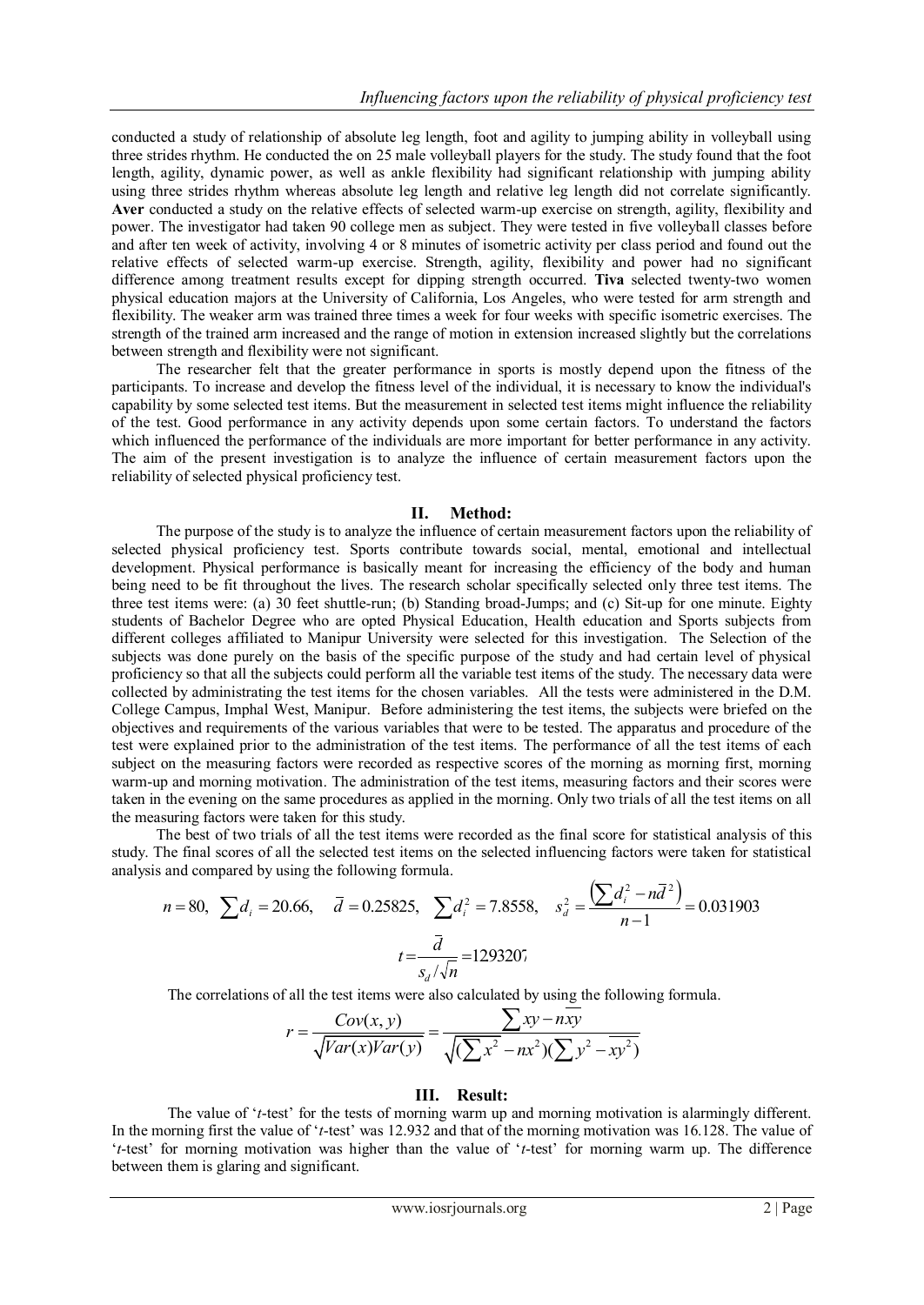The '*p*-value' for the morning warm up and the morning motivation was same. The data of various means, standard deviations, value of "t-test" and *'p*-values" have been shown in the **Table No.1.**

|               | First Variable |                           |                           | Second Variable |                           |                         |       |
|---------------|----------------|---------------------------|---------------------------|-----------------|---------------------------|-------------------------|-------|
| Variable      | Mean           | <b>Standard Deviation</b> | Variable                  | Mean            | <b>Standard Deviation</b> | Value of t-test p-value |       |
|               |                |                           | Morning Warm Up           | 9.7951          | 0.7205                    | 12.932                  | 0.000 |
|               |                |                           | Morning Motivation        | 9.6966          | 0.7186                    | 16.128                  | 0.000 |
| Morning First | 10.0534        | 0.7553                    | Evening First             | 9.8596          | 0.7229                    | 10.071                  | 0.000 |
|               |                |                           | Evening Warm Up           | 9.6217          | 0.7496                    | 15.585                  | 0.000 |
|               |                |                           | <b>Evening Motivation</b> | 9.5609          | 0.7589                    | 11.389                  | 0.000 |

**Table No.1 Morning First t-test for comparison of the Scores (in sec.) of 30 ft Shuttle Run**

All the mean values of morning warm up, morning motivation, evening first, evening warm up and evening motivation were almost the same. The differences between them are negligible as those were in small fractions. Likewise the standard deviations had minor differences. However, the values of t-tests were somewhat different. The "*p*-values" for all the above tests were equal. These different data have been shown in the **Table No.2.**

**Table No.2 Morning Warm Up t-test for comparison of the Scores (in sec.) of 30 ft Shuttle Run**

|                    | <b>First Variable</b> |                    |                    | Second Variable |                           |                    |         |
|--------------------|-----------------------|--------------------|--------------------|-----------------|---------------------------|--------------------|---------|
| Variable           | Mean                  | Standard Deviation | Variable           | Mean            | <b>Standard Deviation</b> | Value of<br>t-test | p-value |
|                    |                       |                    | Morning Motivation | 9.6966          | 0.7186                    | 7.099              | 0.000   |
| Morning Warm<br>Up |                       |                    | Evening First      | 9.8596          | 0.7229                    | $-3.938$           | 0.000   |
|                    | 9.7951                | 0.7205             | Evening Warm Up    | 9.6217          | 0.7496                    | 7.120              | 0.000   |
|                    |                       |                    | Evening Motivation | 9.5609          | 0.7589                    | 5.947              | 0.000   |

The comparative study of morning motivation, evening first, evening warm up and evening motivation was again systematically carried out. In the morning motivation the "mean" score was 9.6966. Evening first mean was a bit slower than the result of morning motivation. Evening warm up showed better results of "mean" than morning motivation was much better than all of the other results. The standard deviations showed slight differences. The values of "t-tests" were all different and had shown wide gap results. However, the values of "ttest" were very similar except evening motivation. The study results have been shown in the **Table No.3.**

| Morning Motivation t-test for comparison of the Scores (in sec.) of 30 ft Shuttle Run |        |                           |                    |                 |                           |          |         |  |  |
|---------------------------------------------------------------------------------------|--------|---------------------------|--------------------|-----------------|---------------------------|----------|---------|--|--|
| First Variable                                                                        |        |                           |                    | Second Variable |                           | Value of |         |  |  |
| Variable                                                                              | Mean   | <b>Standard Deviation</b> | Variable           | Mean            | <b>Standard Deviation</b> | t-test   | p-value |  |  |
|                                                                                       |        |                           | Evening First      | 9.8596          | 0.7229                    | $-7.860$ | 0.000   |  |  |
| Morning Motivation                                                                    | 9.6966 | 0.7186                    | Evening Warm Up    | 9.6217          | 0.7496                    | 2.849    | 0.006   |  |  |
|                                                                                       |        |                           | Evening Motivation | 9.5609          | 0.7589                    | 3.362    | 0.001   |  |  |

**Table No. 3**

The comparative study of evening first,. Evening warm up and evening motivation was again conducted carefully. The "mean" of evening fist was 9.8596 and that of evening warm up was 9.6217. Evening warm up showed better results than evening first. However, the results of evening motivation were much better than the other two results. Standard deviations showed varied. The p-value for all the results was the same with zeroes. The analytical studies of the data are laid down in the **Table No.4.**

| Table No. 4                                                                                                              |
|--------------------------------------------------------------------------------------------------------------------------|
| Evening First, Evening Warm Up and Evening Motivation t-test for comparison of the Scores (in sec.) of 30 ft Shuttle Run |

| <b>First Variable</b> |        |                           | Second Variable    |        |                           |                          |         |
|-----------------------|--------|---------------------------|--------------------|--------|---------------------------|--------------------------|---------|
| Variable              | Mean   | <b>Standard Deviation</b> | Variable           | Mean   | <b>Standard Deviation</b> | Value of<br>$t-$<br>test | p-value |
| Evening First         | 9.8596 | 0.7229                    | Evening Warm Up    | 9.6217 | 0.7496                    | 10.000                   | 0.000   |
|                       |        |                           | Evening Motivation | 9.5609 | 0.7589                    | 7.395                    | 0.000   |
| Evening Warm<br>Up    | 9.6217 | 0.7496                    | Evening Motivation | 9.5609 | 0.7589                    | 1.791                    | 0.077   |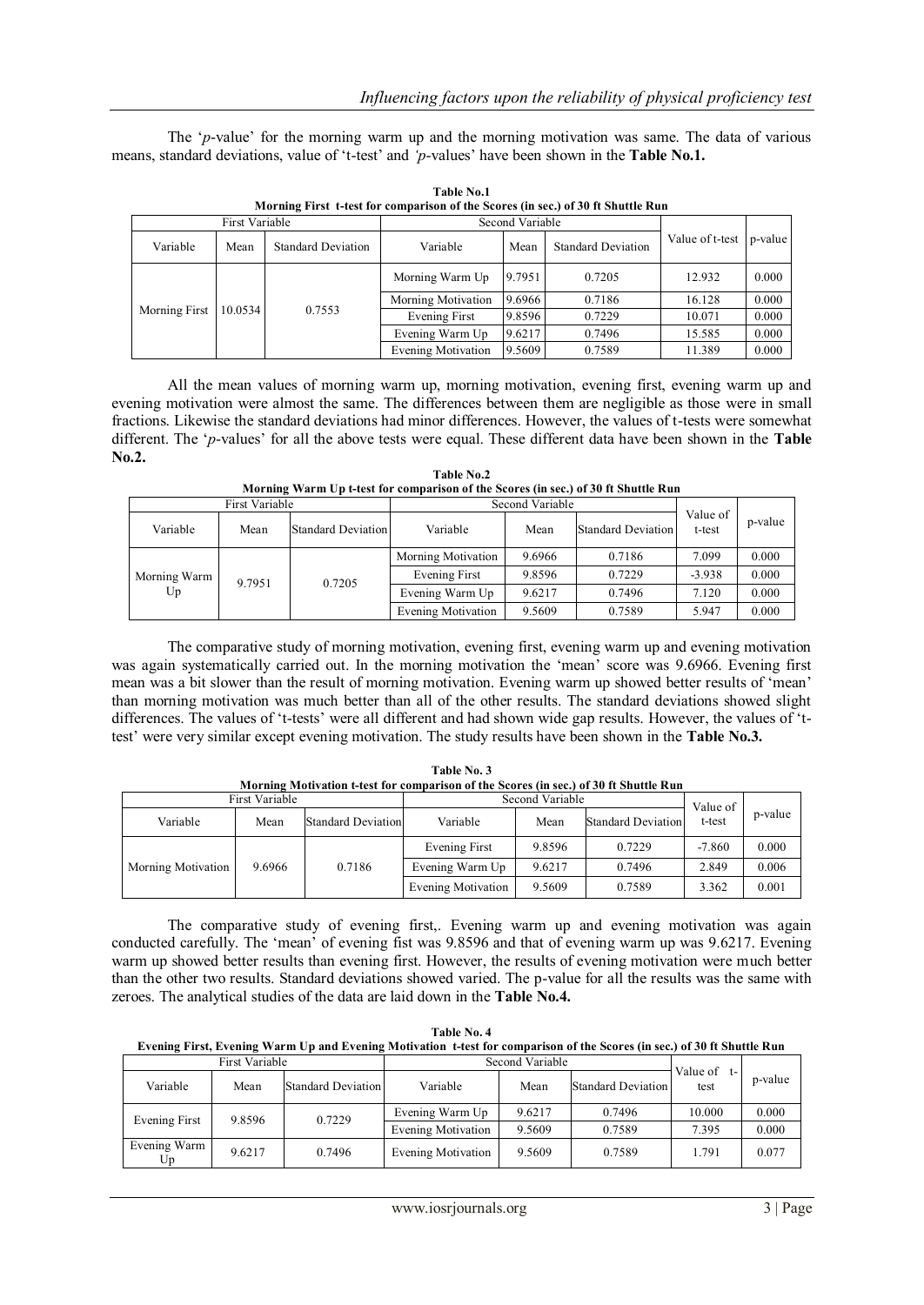|                    | Correlations Table for Score (in sec.) of 30 ft Shuttle Run |       |                                                                                       |       |       |       |  |  |  |  |  |
|--------------------|-------------------------------------------------------------|-------|---------------------------------------------------------------------------------------|-------|-------|-------|--|--|--|--|--|
|                    | Morning First                                               |       | Morning Warm   Morning Motivation   Evening First   Evening Warm   Evening Motivation |       |       |       |  |  |  |  |  |
|                    |                                                             | Up    |                                                                                       |       | Up    |       |  |  |  |  |  |
| Morning First      | 1.000                                                       | 0.972 | 0.965                                                                                 | 0.974 | 0.946 | 0.870 |  |  |  |  |  |
| Morning Warm Up    | 0.972                                                       | 1.000 | 0.985                                                                                 | 0.979 | 0.957 | 0.888 |  |  |  |  |  |
| Morning Motivation | 0.965                                                       | 0.985 | 1.000                                                                                 | 0.967 | 0.95  | 0.882 |  |  |  |  |  |
| Evening First      | 0.974                                                       | 0.979 | 0.967                                                                                 | 1.000 | 0.959 | 0.882 |  |  |  |  |  |
| Evening Warm Up    | 0.946                                                       | 0.957 | 0.950                                                                                 | 0.959 | 1.000 | 0.919 |  |  |  |  |  |
| Evening Motivation | 0.87                                                        | 0.888 | 0.882                                                                                 | 0.882 | 0.919 | 1.000 |  |  |  |  |  |

The correlation of the influencing factors – Warm Up, Motivation and time of the day for the test of 30 ft shuttle run for morning and evening sessions are shown in **Table No. 5.**

**Table No. 5**

All the selected students were tested again in the standing broad-jump the rules being the same with the other different tests. In this study the "mean" obtained in the morning first was the lowest while comparing with morning warm up, morning motivation, evening first, evening warm up, morning motivation. Except the results of morning motivation and evening motivation all the other tests showed varied "means". There were minor differences in the standard deviations but not glaring. However the values of "t-tests" for all the tests were different but nevertheless the "p-values" were all zeroes. The findings are shown in the **Table No.6.**

|               | <b>First Variable</b> |           |                           | Second Variable |           | Value of  | p-value |
|---------------|-----------------------|-----------|---------------------------|-----------------|-----------|-----------|---------|
| Variable      | Mean                  | Standard  | Variable                  | Mean            | Standard  | t-test    |         |
|               |                       | Deviation |                           |                 | Deviation |           |         |
|               |                       |           | Morning Warm Up           | 79.91           | 8.00      | $-25.517$ | 0.000   |
|               |                       |           | <b>Morning Motivation</b> | 8300            | 8.11      | $-31.523$ | 0.000   |
| Morning First | 72.25                 | 7.99      | Evening First             | 75.61           | 7.93      | $-29.796$ | 0.000   |
|               |                       |           | Evening Warm Up           | 81.71           | 7.84      | $-54.024$ | 0.000   |
|               |                       |           | Evening Motivation        | 83.83           | 7.79      | $-33.000$ | 0.000   |

**Table No. 6 Morning First t-test for comparison of the Scores (in inches) of Standing Broad Jump**

The standing broad-jump test results are again studied according to morning warm up, morning motivation, evening first, evening warm up and evening motivation group. The "mean" value for evening first was the lowest and the "mean" value for the evening motivation was the highest closely followed by morning motivation. All the standard deviations were almost the same but there were wide differences in the values of "ttests". The "p-values" for all the tests were similar. This study is shown in the **Table No.7.**

| Table No. 7 |  |
|-------------|--|
|-------------|--|

**Morning Warm Up t-test for comparison of the Scores(in inches) of Standing Broad Jump**

|              | First Variable |           |                    | Second Variable |           | Value of<br>$t-1$ | p-value |
|--------------|----------------|-----------|--------------------|-----------------|-----------|-------------------|---------|
| Variable     | Mean           | Standard  | Variable           | Mean            | Standard  | test              |         |
|              |                | Deviation |                    |                 | Deviation |                   |         |
|              |                |           | Morning Motivation | 83.00           | 8.11      | $-8.329$          | 0.000   |
| Morning Warm | 79.91          | 8.00      | Evening First      | 75.61           | 7.93      | 15.590            | 0.000   |
| Up           |                |           | Evening Warm Up    | 81.71           | 7.84      | $-6.623$          | 0.000   |
|              |                |           | Evening Motivation | 83.83           | 7.79      | $-11.022$         | 0.000   |

In order to get better ideas and concepts the test results of morning motivation, evening warm up and evening motivation are again studied. The "mean" for the evening first was the lowest and the evening motivation was the highest. Morning motivation and evening motivation had very similar results. Morning motivation had the highest standard deviation but the rest had similar results. The value of "t-test" for the evening first was the highest and the standard deviation for the evening motivation was the lowest. The p-value" for the evening motivation was highest among them. This study is shown in the **Table No.8.**

**Table No.8**

|  | Morning Motivation t-test for comparison of the Scores(in inches) of Standing Broad Jump |  |  |
|--|------------------------------------------------------------------------------------------|--|--|
|--|------------------------------------------------------------------------------------------|--|--|

|                    | <b>First Variable</b> |                           |                    | Second Variable |                           | Value of | p-value |
|--------------------|-----------------------|---------------------------|--------------------|-----------------|---------------------------|----------|---------|
| Variable           | Mean                  | <b>Standard Deviation</b> | Variable           | Mean            | <b>Standard Deviation</b> | test     |         |
|                    |                       |                           | Evening First      | 75.61           | 7.93                      | 22.505   | 0.000   |
| Morning Motivation | 83.00                 | 8.11                      | Evening Warm Up    | 81.71           | 7.84                      | 3.514    | 0.001   |
|                    |                       |                           | Evening Motivation | 83.83           | 7.79                      | $-1.867$ | 0.066   |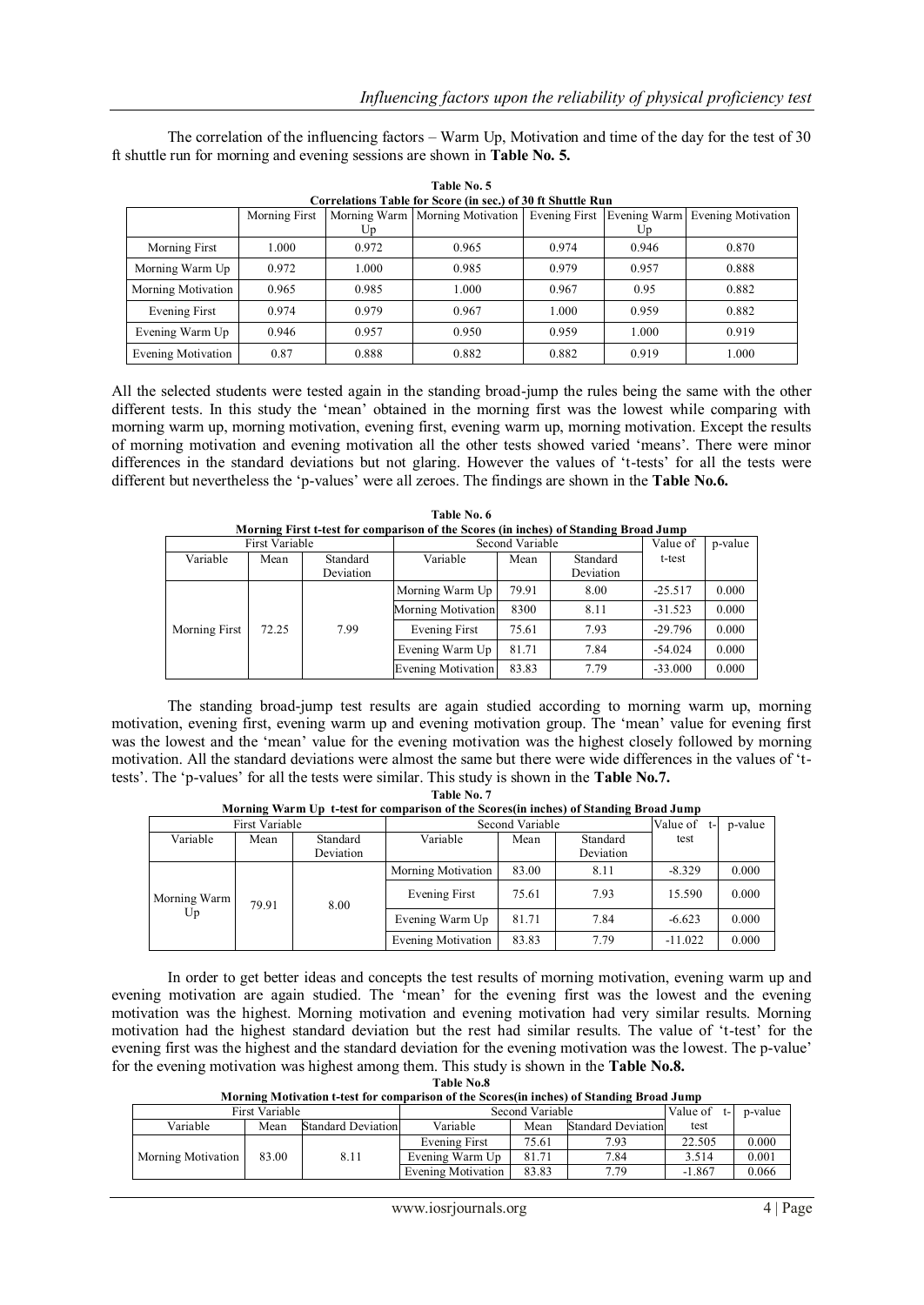The findings of evening first, evening warm up and evening motivation is studied separately. The "mean" value for the evening first was the lowest and the "mean" for evening motivation was the highest. However, the standard deviations showed very similar results. The values of "t-tests" were also very different. But the "p-value" was similar. This study is illustrated in the **Table No.9.**

| Table No.9 |  |  |
|------------|--|--|
|------------|--|--|

#### **Evening First, Evening Warm Up and Evening Motivation t-test for comparison of the Scores (in inches) of Standing Broad Jump**

| $\sim$             |       |           |                    |       |           |          |         |
|--------------------|-------|-----------|--------------------|-------|-----------|----------|---------|
| First Variable     |       |           | Second Variable    |       |           | Value of | p-value |
| Variable           | Mean  | Standard  | Variable           | Mean  | Standard  | t-test   |         |
|                    |       | Deviation |                    |       | Deviation |          |         |
| Evening First      | 75.61 | 7.93      | Evening Warm Up    | 81.71 | 7.84      | $-42.66$ | 0.000   |
|                    |       |           | Evening Motivation | 83.83 | 7.79      | $-26.19$ | 0.000   |
| Evening Warm<br>Up | 81.71 | 7.84      | Evening Motivation | 83.83 | 7.79      | $-7.408$ | 0.000   |

The correlation of the influencing factors – Warm Up, Motivation and time of the day for the test of Standing Broad-Jump (in inches) for morning and evening sessions are shown in **Table No. 10. Table No. 10**

|                           | Morning First | Morning Warm<br>Up | Morning<br>Motivation | <b>Evening First</b> | Up    | Evening Warm Evening Motivation |
|---------------------------|---------------|--------------------|-----------------------|----------------------|-------|---------------------------------|
| Morning First             | 1.000         | 0.944              | 0.928                 | 0.992                | 0.981 | 0.921                           |
| Morning Warm Up           | 0.944         | 1.000              | 0.915                 | 0.952                | 0.953 | 0.919                           |
| <b>Morning Motivation</b> | 0.928         | 0.915              | 1.000                 | 0.933                | 0.916 | 0.877                           |
| Evening First             | 0.992         | 0.952              | 0.933                 | 1.000                | 0.987 | 0.937                           |
| Evening Warm Up           | 0.981         | 0.953              | 0.916                 | 0.987                | 1.000 | 0.947                           |
| <b>Evening Motivation</b> | 0.921         | 0.919              | 0.877                 | 0.937                | 0.947 | 1.000                           |

|  |  | Correlations Table for Score (in inches) of Standing Broad Jump |
|--|--|-----------------------------------------------------------------|
|  |  |                                                                 |

The eighty students were again rendered on sit-up tests according to the norms as stated in the foregoing paras. The value of "mean" for the selected tools in the morning first was 40.08. After evening motivation the "mean" value rose up to 48.8. Morning first and evening first showed only a slight different result whereas morning warm-up, morning motivation and evening warm up showed somewhat similar results. The differences in the standard deviation were minor and hence negligible. However, all the results of the values for all the above tests were .000. The findings are shown in the **Table No. 11.**

| Table No.11                                                             |  |
|-------------------------------------------------------------------------|--|
| Morning First t-test for comparison of the Scores (in counts) of Sit Up |  |

|               | First Variable |           |                           | Second Variable |           |           | p-value<br>t- |
|---------------|----------------|-----------|---------------------------|-----------------|-----------|-----------|---------------|
| Variable      | Mean           | Standard  | Variable                  | Mean            | Standard  | test      |               |
|               |                | Deviation |                           |                 | Deviation |           |               |
|               |                |           | Morning Warm Up           | 44.51           | 6.54      | $-29.848$ | 0.000         |
|               |                |           | <b>Morning Motivation</b> | 46.86           | 6.27      | $-42.741$ | 0.000         |
| Morning First | 40.08          | 6.63      | Evening First             | 41.58           | 6.63      | $-11.169$ | 0.000         |
|               |                |           | Evening Warm Up           | 46.4875         | 6.4455    | $-35.23$  | 0.000         |
|               |                |           | <b>Evening Motivation</b> | 48.8            | 6.3254    | $-43.187$ | 0.000         |

The "mean" values of sit-ups in the morning warm up, morning motivation, and evening first, evening warm and evening motivation showed different results. The result of evening first was lowest and the results of evening motivation were the highest. The results of standard deviations were almost similar. However the values of "t-tests" were all zeroes. The various findings of the above sit-up tests are laid down in the **Table No.12.**

**Table No. 12**

|                |                    |      |                       | $\mathbf{m}$ and $\mathbf{m}$ and $\mathbf{m}$ by the comparison of the secretaring counts of situation |         |           |           |       |
|----------------|--------------------|------|-----------------------|---------------------------------------------------------------------------------------------------------|---------|-----------|-----------|-------|
| First Variable |                    |      |                       | Second Variable                                                                                         |         |           | p-value   |       |
|                | Variable           | Mean | Standard              | Variable                                                                                                | Mean    | Standard  | t-test    |       |
|                |                    |      | Deviation             |                                                                                                         |         | Deviation |           |       |
|                |                    |      |                       | Morning<br>Motivation                                                                                   | 46.86   | 6.27      | $-22.298$ | 0.000 |
|                | Morning Warm<br>Up |      | 6.54<br>44.51         | Evening First                                                                                           | 41.58   | 6.63      | 16.165    | 0.000 |
|                |                    |      |                       | Evening Warm Up                                                                                         | 46.4875 | 6.4455    | $-11.392$ | 0.000 |
|                |                    |      | Evening<br>Motivation | 48.8                                                                                                    | 6.3254  | $-24.447$ | 0.000     |       |

# **Morning Warm Up t-test for comparison of the Scores(in counts) of Sit Up**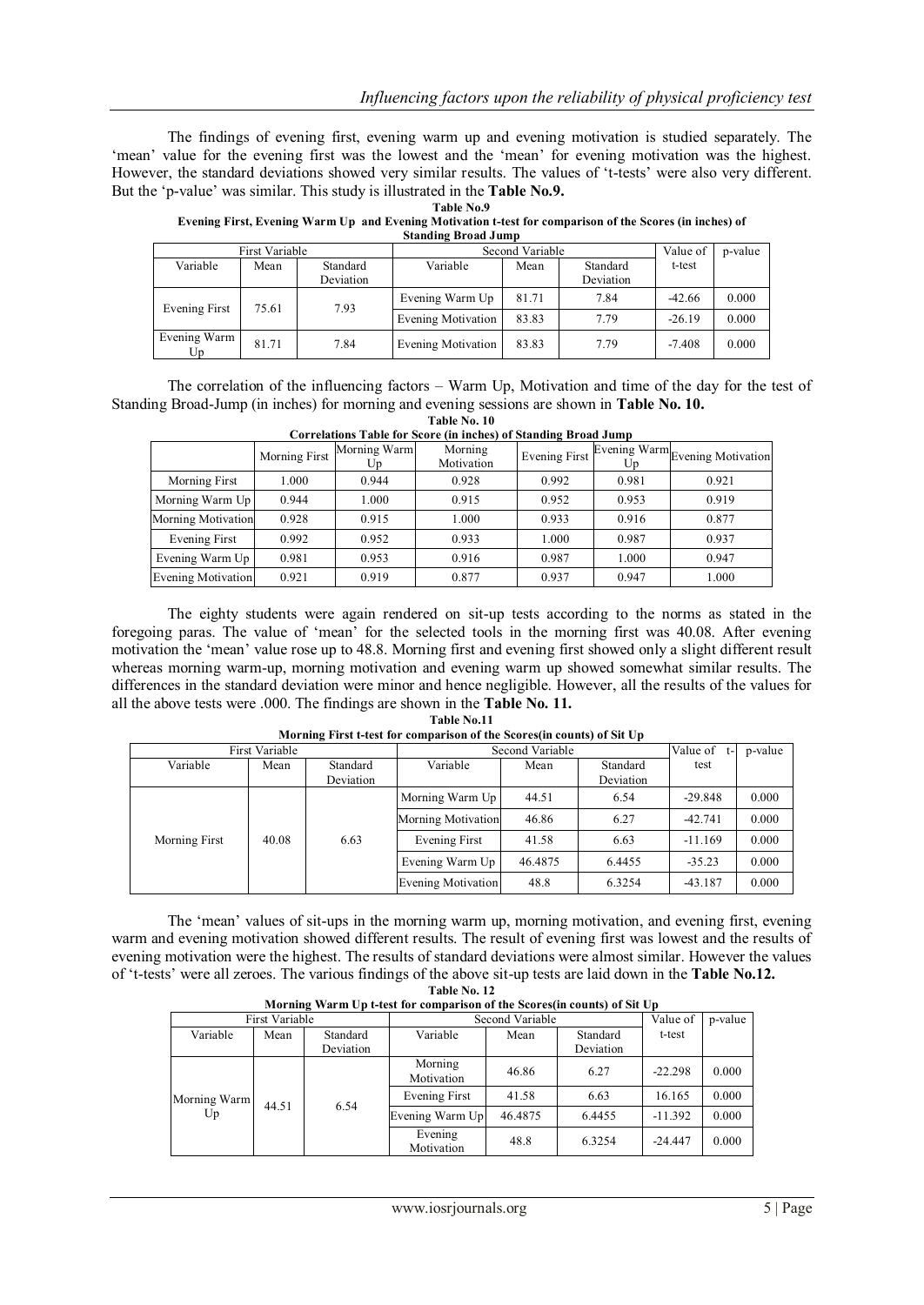The comparative finding of morning motivation, evening first, evening warm up and evening motivation is studied together. The "mean" value of evening motivation had the highest results and evening first had the lowest while morning motivation and evening warm up had very similar results. The standard deviations for all these tests were almost same but the values of t-tests had wide differences. However, the "p-values" for all these tests were zero. The above findings are illustrated in the **Table No.13.**

|  | <b>Table No. 13</b> |  |
|--|---------------------|--|
|  |                     |  |

| First Variable     |       |           | Second Variable       | Value of | p-value   |          |       |
|--------------------|-------|-----------|-----------------------|----------|-----------|----------|-------|
| Variable           | Mean  | Standard  | Variable              | Mean     | Standard  | t-test   |       |
|                    |       | Deviation |                       |          | Deviation |          |       |
|                    |       |           | Evening First         | 41.58    | 6.63      | 27.111   | 0.000 |
| Morning Motivation | 46.86 | 6.27      | Evening Warm<br>Up    | 46.4875  | 6.4455    | 1.832    | 0.071 |
|                    |       |           | Evening<br>Motivation | 48.8     | 6.3254    | $-9.652$ | 0.000 |

| Morning Motivation t-test for comparison of the Scores(in counts) of Sit Up |  |  |
|-----------------------------------------------------------------------------|--|--|
|                                                                             |  |  |

The test results of evening first, evening warm up and evening motivation are separately studied again. Here, the "mean" value of evening first was only 41.58 and that of the evening motivation was 48.8. The standard deviation values for the three tests almost the same. The values of the tests were totally different but the "p-values" were the same. These findings are shown in the **Table No.14**.

| Table No. 14                                                                                             |
|----------------------------------------------------------------------------------------------------------|
| Evening First, Evening Warm Up and Evening Motivation t-test for comparison of the Scores (in counts) of |
| Sit Up                                                                                                   |

|                    |         |           | ມແບນ                  |          |           |           |       |
|--------------------|---------|-----------|-----------------------|----------|-----------|-----------|-------|
| First Variable     |         |           | Second Variable       | Value of | p-value   |           |       |
| Variable           | Mean    | Standard  | Variable              | Mean     | Standard  | t-test    |       |
|                    |         | Deviation |                       |          | Deviation |           |       |
|                    | 41.58   |           | Evening Warm<br>Up    | 46.4875  | 6.4455    | $-26.672$ | 0.000 |
| Evening First      |         | 6.63      | Evening<br>Motivation | 48.8     | 6.3254    | $-35.625$ | 0.000 |
| Evening<br>Warm Up | 46.4875 | 6.4455    | Evening<br>Motivation | 48.8     | 6.3254    | $-19.044$ | 0.000 |

The correlation of the influencing factors – Warm Up, Motivation and time of the day for the test of Sit-Up (in counts) for morning and evening sessions are shown in **Table No. 15.**

| Correlations Table for Score (in counts) of Sit Up |       |                            |            |               |         |            |  |  |  |  |
|----------------------------------------------------|-------|----------------------------|------------|---------------|---------|------------|--|--|--|--|
|                                                    |       | Morning First Morning Warm | Morning    | Evening First | Evening | Evening    |  |  |  |  |
|                                                    |       | Up                         | Motivation |               | Warm Up | Motivation |  |  |  |  |
| Morning First                                      | 1.000 | 0.984                      | 0.98       | 0.969         | 0.977   | 0.962      |  |  |  |  |
| Morning Warm Up                                    | 0.984 | 1.000                      | 0.97       | 0.969         | 0.965   | 0.962      |  |  |  |  |
| Morning                                            | 0.98  | 0.97                       | 1.000      | 0.972         | 0.99    | 0.971      |  |  |  |  |
| Motivation                                         |       |                            |            |               |         |            |  |  |  |  |
| <b>Evening First</b>                               | 0.969 | 0.969                      | 0.972      | 1.000         | 0.959   | 0.986      |  |  |  |  |
| Evening Warm Up                                    | 0.977 | 0.965                      | 0.99       | 0.959         | 1.000   | 0.959      |  |  |  |  |
| Evening<br>Motivation                              | 0.962 | 0.962                      | 0.971      | 0.986         | 0.959   | 1.000      |  |  |  |  |

**Table No. 15**

## **IV. Discussion**:

After recording the various data the research scholar made the selected subjects to take warm up in the form of exercise for about 15 to 20 minutes. After warming up the selected students were again put to the same test. The "mean" obtained after warming up rose up to 61.0856. The result was even higher than the result of morning motivation. After completion of the test the selected subjects were again feedbacks in the form of motivation. The subjects were once again put to the same test as previously done. Surprisingly the results of the tests were much better than all the tests conducted on that day. Here the "mean" rose up to 62.4513. The standard deviations for all the tests, both the first session and the second session, were slightly different but can be neglected. Likewise, the values of "t-test" for all the tests were also totally different. But the "p-values" for all the said tests were zeroes.

The time taken for the chosen distance in the shuttle run was recorded with the help of stop-watch. The "mean" for all the time taken by the subjects were calculated carefully and recorded. In the morning first the "mean" was 10.0534. Then the subjects were given some exercises in the form of warm up. After about 15 to 20 minutes exercise the subjects were again tested in the same manner as done earlier. The subjects were allowed to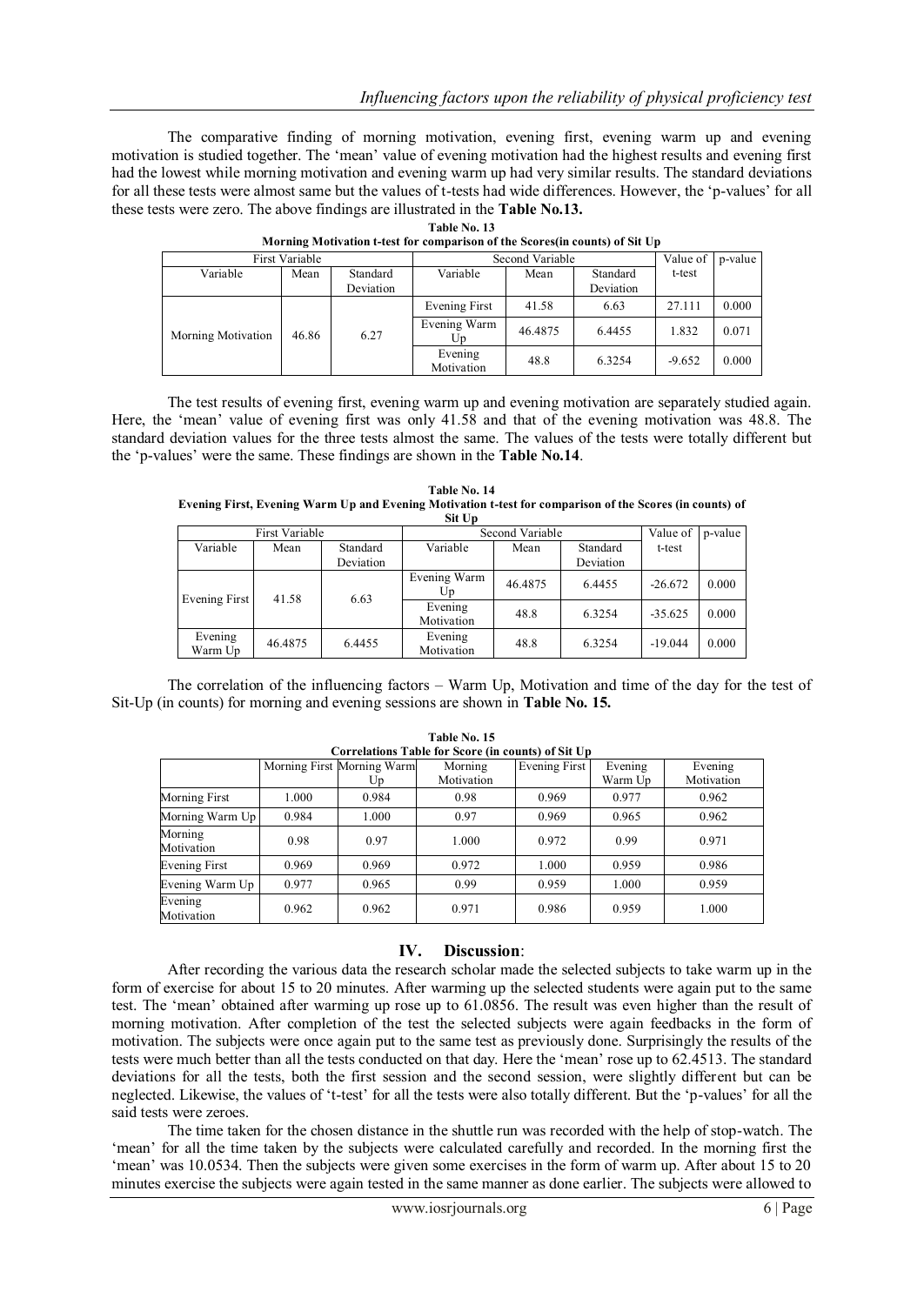perform their tests twice as done earlier and the better test result was recorded. The students performed a bit better than the morning first. The "mean" for all the students were 9.7951. After warming up, the subjects improved somewhat. As soon as that the research scholar lectured and advised the subjects in the form of motivation. The subjects were motivated by using intrinsic method and then made to run the same distance like the other previous tests. There too, the subjects performed much better than both the earlier two tests. The 'mean' obtained after rendering motivation was 9.6966. The standard deviations for all the three types of the tests were also slightly differed. However, the "p-value" for the entire test was the same.

At about 3 p.m. the second session started. In the same manner, as did in the first session, the research scholar made all the subjects to perform the same test twice. The "mean" for all the time taken by the selected subjects was calculated and it was a bit better than the "mean" of morning first. The subjects were given exercise of 15 to 20 minutes in the mode of warm up. Then all the subjects were once again exerted into the same testing. The "mean" obtained after warming up was a little better than that of the result obtained in the morning motivation. There the "mean" was 9.6217. As soon as that test was over the subjects were given feedbacks in the mode of motivation. For about a short motivation of about 15 minutes or so the subjects were once again put to the same test in the same manner as done in the previous session. The subjects performed much better than all the tests conducted earlier. There the "mean" was 9.5609. Other results were also calculated minutely. The standard deviations for all the tests were of almost the same although there were slight differences. The values of "t-test" were totally different but the "p-values" for all the tests were zeroes.

The third item for the test of the subjects was sit up. All the selected subjects were allowed to perform two tests each like it was done in the other test items and the better test performance was taken down as the final score. The fourth item began from 6 a.m. and ended at 9 a.m. Every subject was made to perform the test and the better result was noted down. The "mean" for the morning first for the test item of sit up was 40.08. Then the subjects were given 15 to 20 minutes warm up and then made to perform the same test items in the same manner as they were allowed earlier. The "mean" was again noted down. After warming up, the "mean" rose to 44.51. There was a significant increase in the performance. After that test the subjects were given feedbacks in way of motivation for about 15 minutes. Then all the subjects were once again made to perform their test in the same manner and procedure as earlier. The "mean" was 46.86. The overall performance for all the subjects improved after motivation. With that the first session for the fourth test item concluded. At 3 p.m. of the same day the second session for the fourth test item began. Every selected subject was made to perform the test in the lie manner as earlier. The "mean" was again calculated and noted down under the evening first column. The "mean" was 41.58 which was somewhat better than the "mean" of morning first.

Then the subjects were given 15 minutes warm up. All the subjects were again made to perform the same test in the same style. The subjects performed much better after warming up. The "mean" rose up to 46.4875 which was almost equal to the "mean" of morning motivation. After the test of evening warm up all the subjects were given feedbacks for about 15 minutes. Then once again the subjects were made to perform the same test items in the like manner. The "mean" was calculated and noted down. The performance of all the selected subjects excelled after motivation. The "mean" rose up to 48.8 after motivation. The research scholar compared the other relevant data. The standard deviation for the entire test was almost the same except for minor differences. The values of "t-test" were all different but the "p-values" for all were zeroes.

All the selected subjects were tested one by one. The style and procedure of performance for the subjects were carried out in the same manner with the other test items. Out of two performances for every subject the better score was selected as the data. The 'mean' for the morning first was 72.25. After the morning first test the subjects were given 15 minutes warm up. Then the subjects were again made to perform their tests in the same manner and the better scores were recorded accordingly. The "mean" rose to 79.91 which was a bit better than the morning first. Just after that test the subjects were given feedbacks and motivated accordingly. After for about 15 minute's motivation the subjects were again made to perform the same test in the same style and procedure. The "mean" rose up to 83.00 after motivation. The performances of all the subjects excelled much after motivation. Once again the selected subjects were made to perform their test items in the same way and manner as done in the morning first. The "mean" was calculated and noted down in the column of evening first. The "mean" was 75.61 which was better than the morning first. At the end of the evening first test the subjects were given a warm-up of 15 to 20 minutes. After warming up the subjects were again made to perform the same tests in the similar nature. The "mean" was calculated and noted down. The "mean" obtained after warming up test rose up to 81.71. Just after that test the subjects were briefed and thereby motivated for about 15 minutes. Then once again the subjects were made to perform the same test in the like manner and style. The "mean" was once again calculated and noted down under the column of evening motivation. The "mean" rose up to 83.83. After motivation the subjects performed much better than the other two tests.